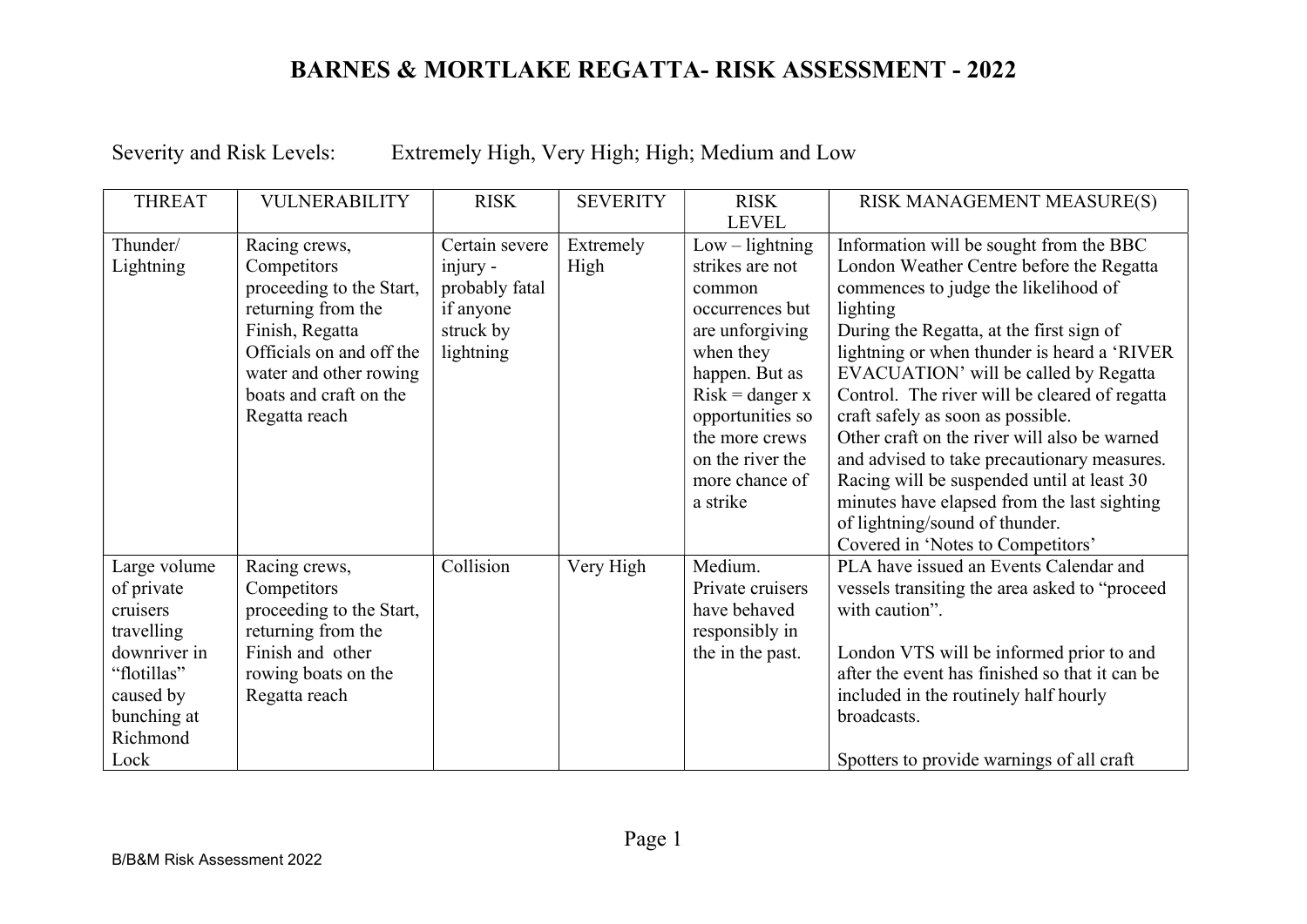| "Tudor Pull"<br>event passing<br>down the<br>regatta course<br>in the<br>afternoon-<br>risk of collision | Racing crews,<br>Competitors<br>proceeding to the Start,<br>returning from the<br>Finish and other<br>rowing boats on the<br>Regatta reach | Collision   | High            | Low                         | approaching the Regatta course and to<br>request cruisers and others to proceed with<br>caution. Umpires instructed to seek an 'All<br>Clear' from Spotter before starting each race.<br>Safety boat in attendance<br>The regatta is in contact with the organisers<br>of the Tudor Pull and have ascertained time<br>of Tudor Pull arriving above the course -<br>Kew Bridge (est $13.45$ ) – and will arrange a<br>suspension of the regatta and course cleared<br>to allow the Tudor Pull to pass down the<br>course unimpeded by the regatta. There will<br>in addition be a spotter by Kew railway |
|----------------------------------------------------------------------------------------------------------|--------------------------------------------------------------------------------------------------------------------------------------------|-------------|-----------------|-----------------------------|---------------------------------------------------------------------------------------------------------------------------------------------------------------------------------------------------------------------------------------------------------------------------------------------------------------------------------------------------------------------------------------------------------------------------------------------------------------------------------------------------------------------------------------------------------------------------------------------------------|
|                                                                                                          |                                                                                                                                            |             |                 |                             | bridge to check the approach of the Pull and<br>be in radio contact with the regatta race<br>control.                                                                                                                                                                                                                                                                                                                                                                                                                                                                                                   |
| <b>THREAT</b>                                                                                            | <b>VULNERABILITY</b>                                                                                                                       | <b>RISK</b> | <b>SEVERITY</b> | <b>RISK</b><br><b>LEVEL</b> | <b>RISK MANAGEMENT</b><br><b>MEASURE (S)</b>                                                                                                                                                                                                                                                                                                                                                                                                                                                                                                                                                            |
| Racing crews<br>cutting in<br>towards<br>Middlesex<br>bank on<br>downriver<br>course                     | Crews in boating area<br>outside boathouses                                                                                                | Collision   | Very High       | Medium.                     | Instruction to crews to include a warning that<br>this is 'leaving their course' and is<br>disqualifiable. Instruction to umpires to be<br>vigilant.<br>Safety boat in attendance<br>Covered in 'Notes to Competitors'                                                                                                                                                                                                                                                                                                                                                                                  |
| Crews racing<br>across Regatta                                                                           | <b>Local Crossing Point</b><br>on course.                                                                                                  | Collision   | Very High       | Medium                      | Marshall to be stationed at Crossing Point to<br>control crews crossing.                                                                                                                                                                                                                                                                                                                                                                                                                                                                                                                                |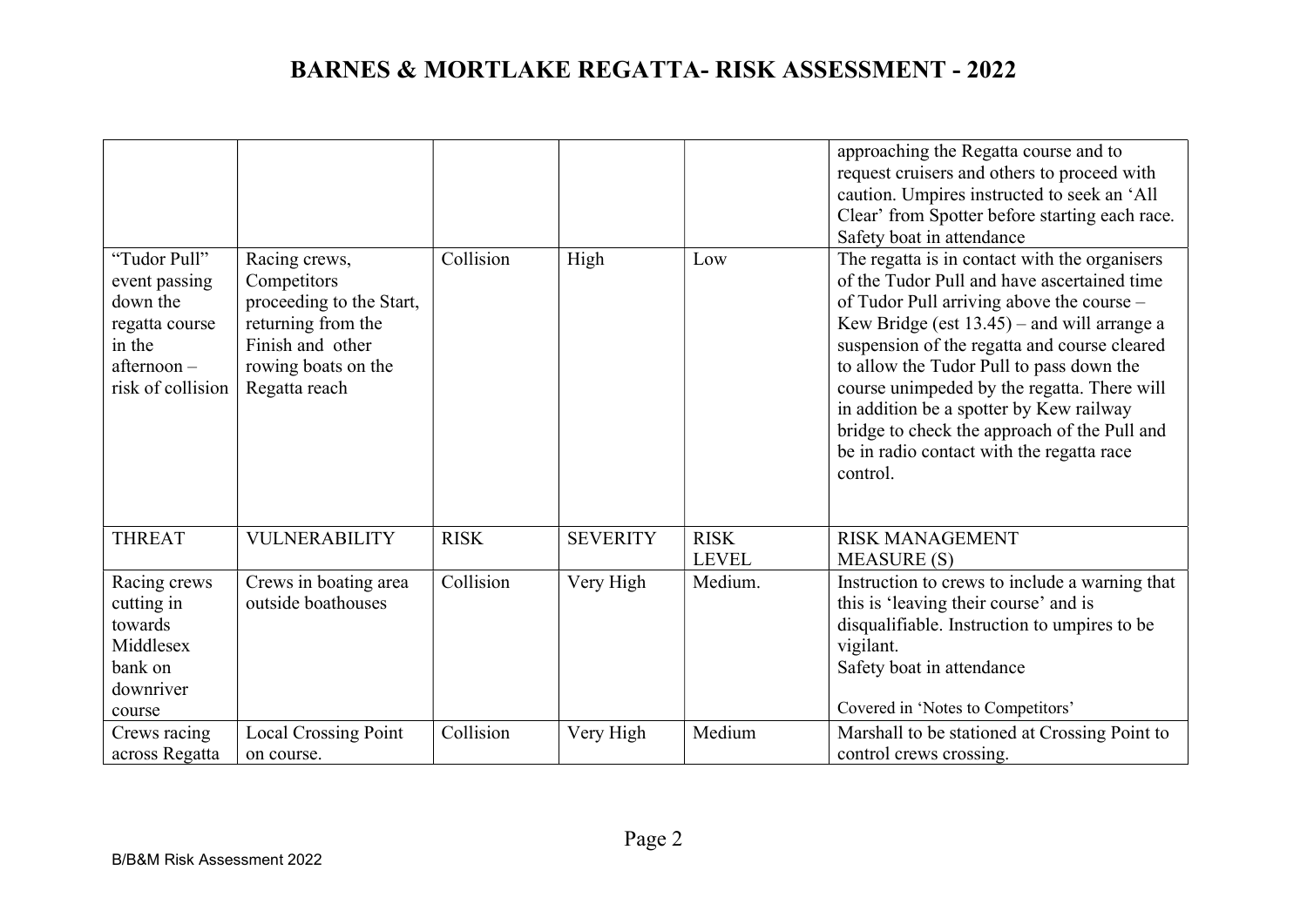| <b>Crossing Point</b>                                       |                                                                                            |                                                           |                 |                                              | Instruction to crews to include warning.<br>Instruction to Umpires to be vigilant.<br>Safety boat in attendance                                                                                                                                                                                                                                                                          |
|-------------------------------------------------------------|--------------------------------------------------------------------------------------------|-----------------------------------------------------------|-----------------|----------------------------------------------|------------------------------------------------------------------------------------------------------------------------------------------------------------------------------------------------------------------------------------------------------------------------------------------------------------------------------------------------------------------------------------------|
|                                                             |                                                                                            |                                                           |                 |                                              | Covered in 'Notes to Competitors'                                                                                                                                                                                                                                                                                                                                                        |
| Tidal<br>Conditions                                         | Unfamiliarity of<br>visiting crews.                                                        | Collision with<br>boats, bridges<br>and moorings          | Very High       | High.<br>Regular<br>occurrence on<br>Tideway | Issue crews with diagrams / maps of course.<br>Refer crews to Tideway Code of Practice.<br>Issue crews with BR notice "To all clubs"<br>competing on the Tideway".<br>Safety boat in attendance<br>All Regatta Officials with a view of the<br>course to be vigilant for crews getting into<br>trouble. Covered in 'Notes to Competitors'<br>The PLA "Flag" tidal conditions will apply. |
| <b>THREAT</b>                                               | <b>VULNERABILITY</b>                                                                       | <b>RISK</b>                                               | <b>SEVERITY</b> | <b>RISK</b><br><b>LEVEL</b>                  | <b>RISK MANAGEMENT</b><br><b>MEASURE (S)</b>                                                                                                                                                                                                                                                                                                                                             |
| Channel                                                     | Crews proceeding to                                                                        | Not enough                                                | Very High       | Medium.                                      | Do not run races approaching low tide and                                                                                                                                                                                                                                                                                                                                                |
| narrow at low                                               | upstream start compete                                                                     | space on                                                  |                 |                                              | delay racing until tide has risen sufficient to                                                                                                                                                                                                                                                                                                                                          |
| tide                                                        | for water with racing                                                                      | fairway for                                               |                 |                                              | allow racing.                                                                                                                                                                                                                                                                                                                                                                            |
|                                                             | crews                                                                                      | racing and                                                |                 |                                              |                                                                                                                                                                                                                                                                                                                                                                                          |
|                                                             |                                                                                            | other river<br>traffic                                    |                 |                                              |                                                                                                                                                                                                                                                                                                                                                                                          |
| Collision (with<br>fellow<br>competitors<br>and other river | Crews leaving from<br>and returning to the<br>marshalling area,<br>boating and de-boating, | Concentration<br>lapses in<br>manoeuvring<br>prior to and | High            | Medium                                       | Crews are instructed in circulation pattern<br>applying and all navigational hazards above<br>and below the course and under instruction<br>from marshalling umpire - until picked up by                                                                                                                                                                                                 |
| users) or                                                   | and during a race.                                                                         | after actual                                              |                 |                                              | the race umpire. Crews racing downriver will                                                                                                                                                                                                                                                                                                                                             |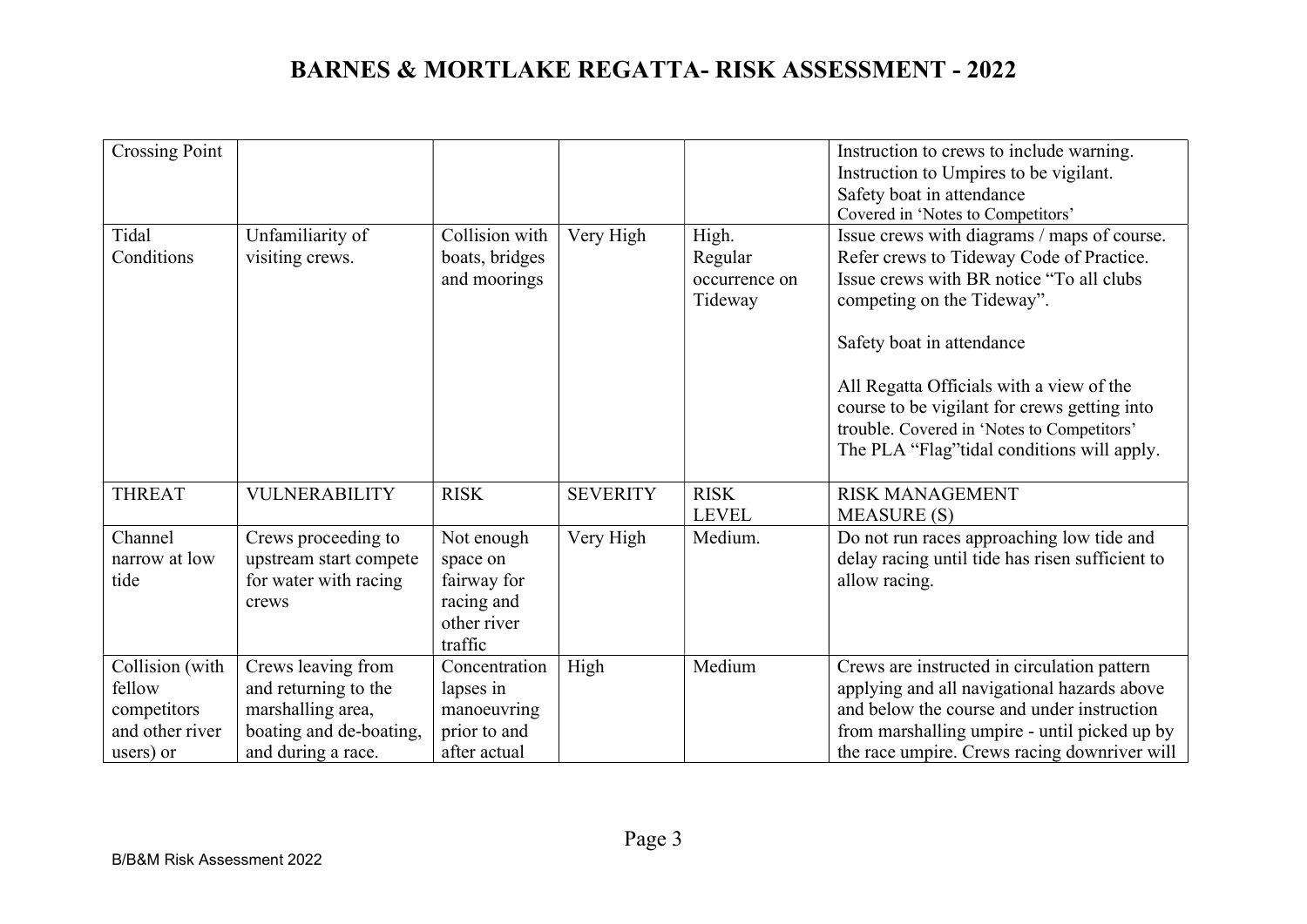| contact with<br>buoys/bridges/<br>etc                                                                                                                                                                                                  |                                                                                                                 | race.                                             |      |                                                                                                                                          | pass through Chiswick Bridge before turning.<br>Competitor's attention is drawn to existing<br>PLA/TTRC instructional guidance on safe<br>navigation on the Tideway.                                                                                                                                                                                                                                                                                                                        |
|----------------------------------------------------------------------------------------------------------------------------------------------------------------------------------------------------------------------------------------|-----------------------------------------------------------------------------------------------------------------|---------------------------------------------------|------|------------------------------------------------------------------------------------------------------------------------------------------|---------------------------------------------------------------------------------------------------------------------------------------------------------------------------------------------------------------------------------------------------------------------------------------------------------------------------------------------------------------------------------------------------------------------------------------------------------------------------------------------|
| Strong wind<br>(above<br><b>Beaufort Scale</b><br>Force 6)<br>combined with<br>launch washes<br>causes rough<br>water. At tide<br>changes and if<br>wind and<br>tide are<br>opposite<br>direction, the<br>water tends to<br>be choppy. | Crews racing and<br>proceeding to start /<br>returning from Finish<br>may swamp / sink<br>Scullers may overturn | Potential<br>swamping /<br>Risk of<br>overturning | High | Low. Has not<br>happened in<br>over 10 years.<br>The course and<br>immediate areas<br>above and below<br>are sheltered<br>from the wind. | Chief Umpire and other key Regatta Officials<br>will constantly monitor wind / water<br>conditions. Racing will be suspended if<br>conditions dictate - 'RIVER<br>EVACUATION' procedures may be<br>initiated. Regatta umpires are familiar with<br>tide and wind effects in this area and will call<br>a halt to racing if there is doubt as to safety.<br>Safety boat in attendance.<br>Covered in 'Notes to Competitors'<br>The TRRC's weather tool will be used to<br>assess conditions. |
| Passenger<br>launches                                                                                                                                                                                                                  | Their need to travel in<br>deep water - centre of<br>course may impede or<br>obstruct races.                    | Fairway not<br>kept clear.<br>Collision           | High | Medium. No<br>recorded<br>collisions at any<br>regatta on this<br>course in living<br>memory.                                            | PLA Calendar of events includes the regatta.<br>PLA Woolwich to transmit "proceed with<br>caution" message every 30 minutes on VHF<br>channel 14.<br>Spotters in radio contact with Regatta<br>Control to warn of approaching Passenger<br>Launches.<br>Race Umpires to seek an 'All Clear' from<br>Spotter before starting each race                                                                                                                                                       |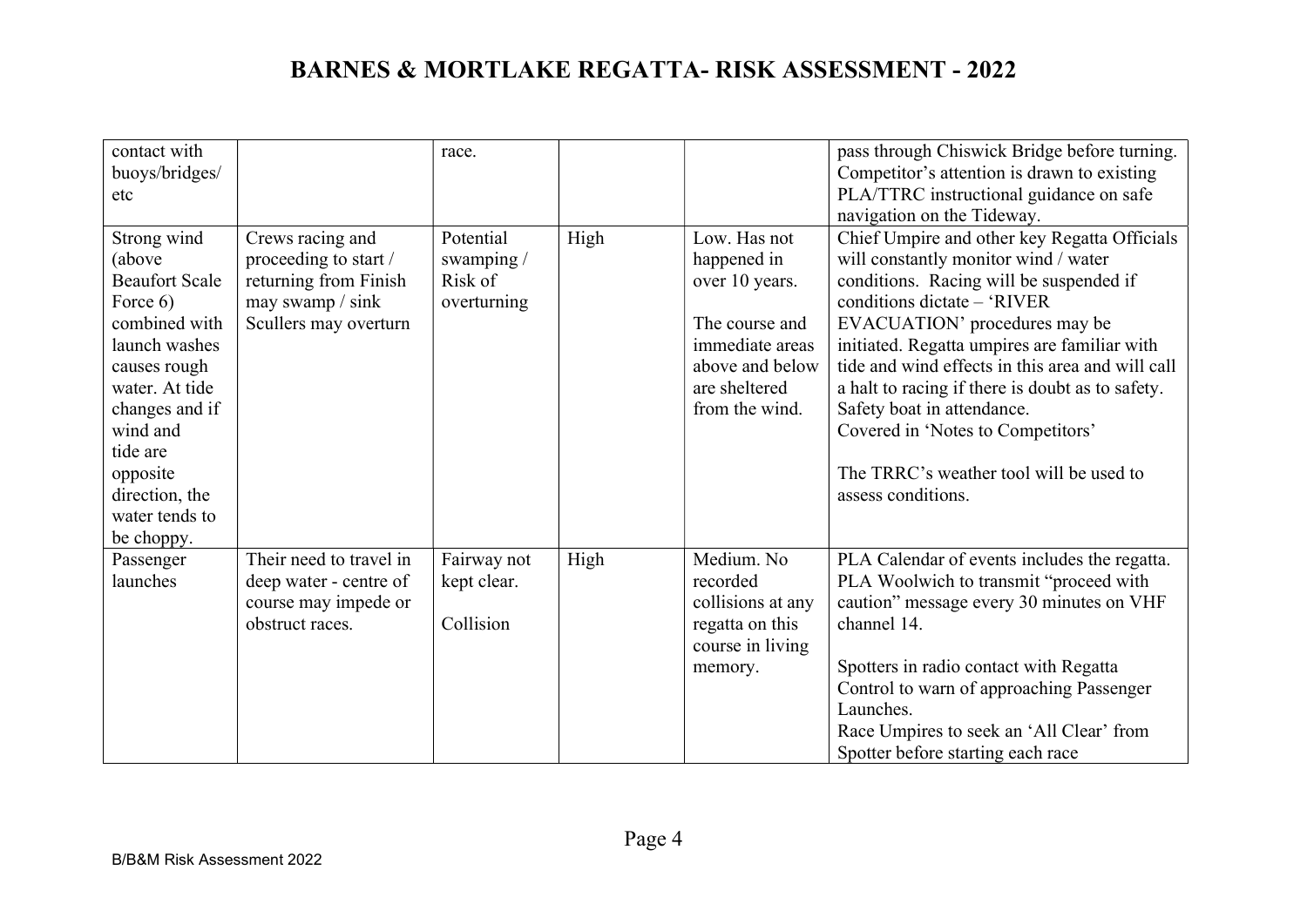|                  |                                                 |                     |      |                                                                    | As circumstances dictate, racing will be<br>suspended until launch clears course.                                                                                                                                                                                                                                                                                                                                                                 |
|------------------|-------------------------------------------------|---------------------|------|--------------------------------------------------------------------|---------------------------------------------------------------------------------------------------------------------------------------------------------------------------------------------------------------------------------------------------------------------------------------------------------------------------------------------------------------------------------------------------------------------------------------------------|
|                  |                                                 |                     |      |                                                                    | Race Umpire to stop any race in progress if                                                                                                                                                                                                                                                                                                                                                                                                       |
|                  |                                                 |                     |      |                                                                    | necessary.                                                                                                                                                                                                                                                                                                                                                                                                                                        |
|                  |                                                 |                     |      |                                                                    | Covered in 'Notes to Competitors'                                                                                                                                                                                                                                                                                                                                                                                                                 |
| Falling in river | All crews, officials on<br>water and spectators | Risk of<br>drowning | High | Medium to high<br>where smaller<br>boats more<br>likely to capsize | Safety boat and umpires launches along the<br>course ready to rescue.<br>On lifejackets - accepted national practice is<br>that rowers do not wear lifejacket/buoyancy<br>aids unless a need specifically identified by<br>individual club safety advisors. This practice<br>is in line with "British Rowing" published<br>guidance.<br>Individual crew members will have satisfied<br>club membership requirement regarding<br>swimming ability. |
|                  |                                                 |                     |      |                                                                    | Immersion of officials $-$ all will be wearing<br>lifejackets/buoyancy aids. Alarm will be<br>raised by other member of crew (e.g. driver).<br>Line of sight coverage by race officials along<br>whole course.<br>Coxes are required to wear life<br>jacket/buoyancy aid; reviewed by control<br>commission.                                                                                                                                      |
|                  |                                                 |                     |      |                                                                    | Member of public/spectator $-$ possible risk in                                                                                                                                                                                                                                                                                                                                                                                                   |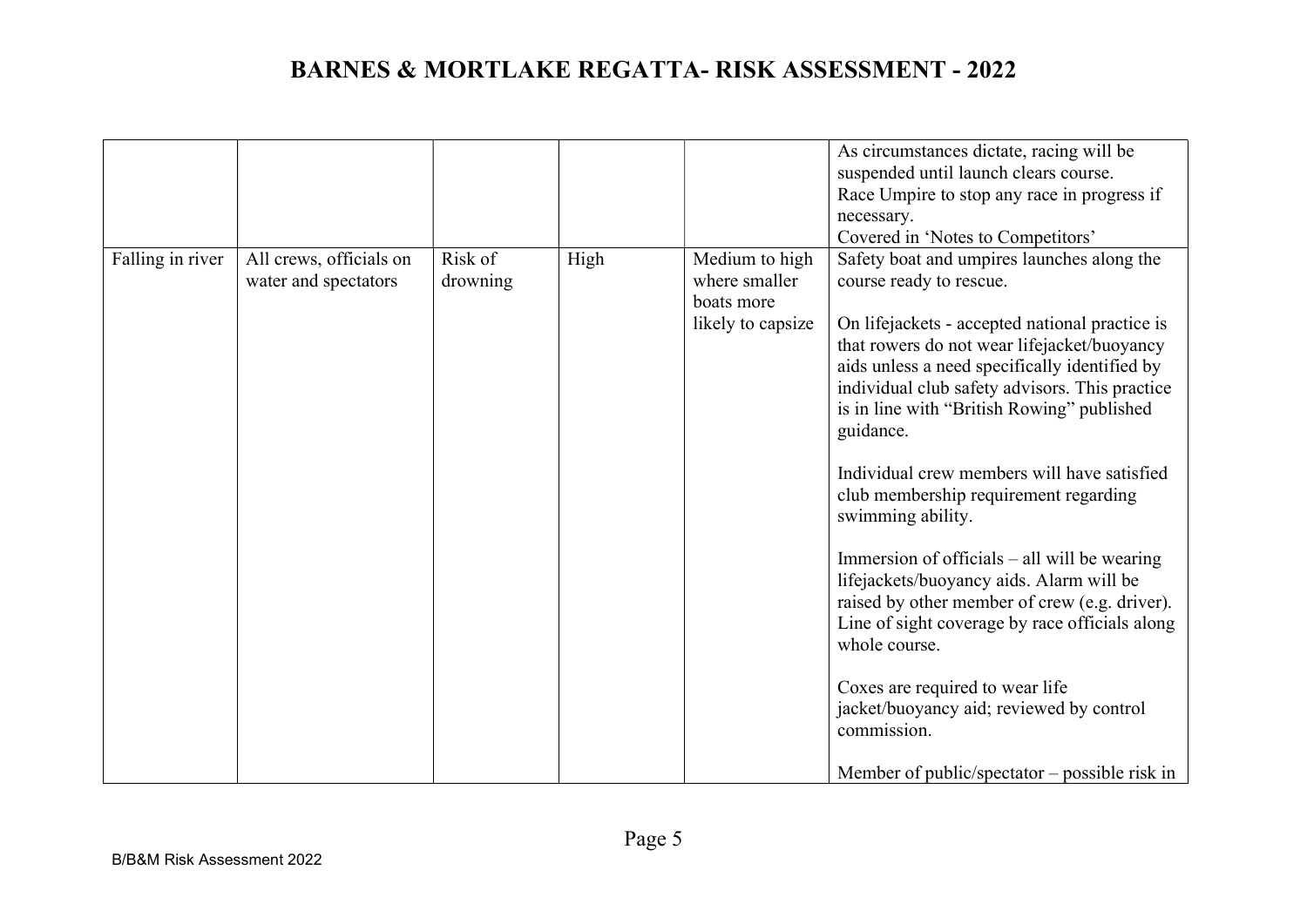|  |  | vicinity of bridges – line of sight coverage by<br>race officials and rescue boats. |
|--|--|-------------------------------------------------------------------------------------|
|  |  |                                                                                     |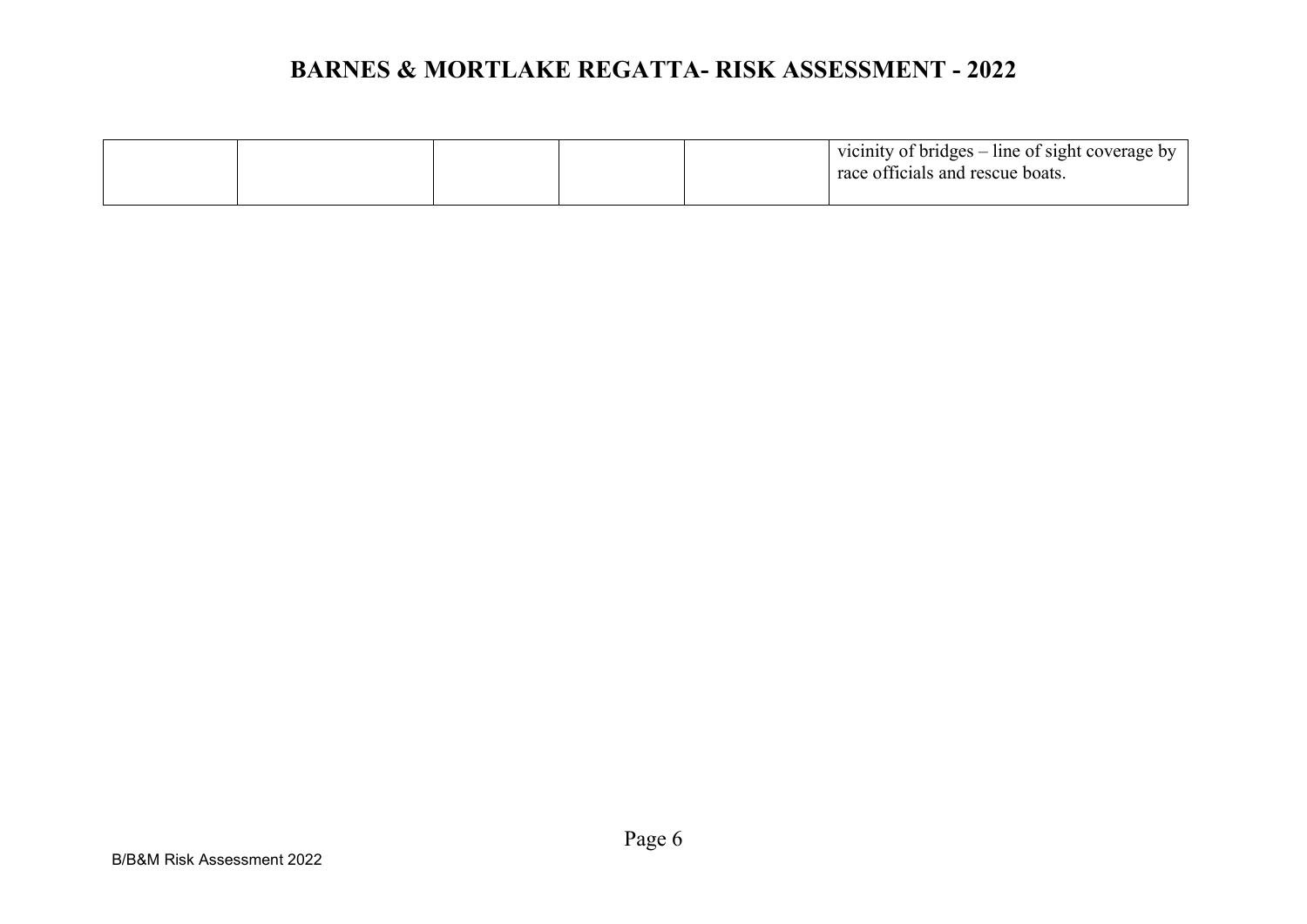| <b>THREAT</b>                                                                                                           | <b>VULNERABILITY</b>                                                           | <b>RISK</b>                         | <b>SEVERITY</b> | <b>RISK</b>                                                   | <b>RISK MANAGEMENT</b>                                                                                                                                                                                                                                                                                                                                                                                                                                                                                              |
|-------------------------------------------------------------------------------------------------------------------------|--------------------------------------------------------------------------------|-------------------------------------|-----------------|---------------------------------------------------------------|---------------------------------------------------------------------------------------------------------------------------------------------------------------------------------------------------------------------------------------------------------------------------------------------------------------------------------------------------------------------------------------------------------------------------------------------------------------------------------------------------------------------|
|                                                                                                                         |                                                                                |                                     |                 | <b>LEVEL</b>                                                  | <b>MEASURE (S)</b>                                                                                                                                                                                                                                                                                                                                                                                                                                                                                                  |
| Emergency<br>vessels RNLI<br>$\&$ /or<br>Police/PLA<br>proceeding at<br>speed through<br>the racing and<br>boating area | All competitors<br>actually on the water<br>Other rowing craft on<br>the water | Swamping<br>Overturn of<br>Scullers | High            | Medium.                                                       | PLA Radio Control Woolwich provided with<br>mobile phone number at Regatta Control so<br>they can advise us in time for the Regatta to<br>take action<br>Safety Boat has VHF radio and will warn<br>Regatta Control.<br>Spotters will also warn Regatta control<br>Action is to suspend racing until Emergency<br>vessels clear course & wash dies down.<br>All coxes and launch personnel to wear life<br>jackets when on the water as a condition of<br>their participation.<br>Covered in 'Notes to Competitors' |
| Vehicle<br>movements in<br>Ibis Lane and<br>Car Park                                                                    | Pedestrians in Ibis Lane<br>and Car Park                                       | Injury to<br>pedestrians            | Medium          | Low. Vehicles at<br>low speed<br>No incidents in<br>the past. | Car park has car park marshals in attendance<br>at entrance to outer car park and First aid<br>staff in attendance.<br>Covered in 'Notes to Competitors'                                                                                                                                                                                                                                                                                                                                                            |
| <b>Boats</b>                                                                                                            | Need to manoeuvre<br>from lawn.                                                | Injury to<br>pedestrians            | Low             | Low<br>No incidents in<br>living memory                       | Keep inner and outer car parks clear of<br>vehicles (except emergency vehicles) to<br>allow extra space to manoeuvre. First aid<br>staff in attendance.<br>Covered in 'Notes to Competitors'                                                                                                                                                                                                                                                                                                                        |
| Sharp objects                                                                                                           | Debris on shingle<br>boating area                                              | Cuts and<br>infection               | Medium          | Medium<br>No incidents                                        | Warn competitors not to walk barefoot.<br>First aid staff in attendance.                                                                                                                                                                                                                                                                                                                                                                                                                                            |